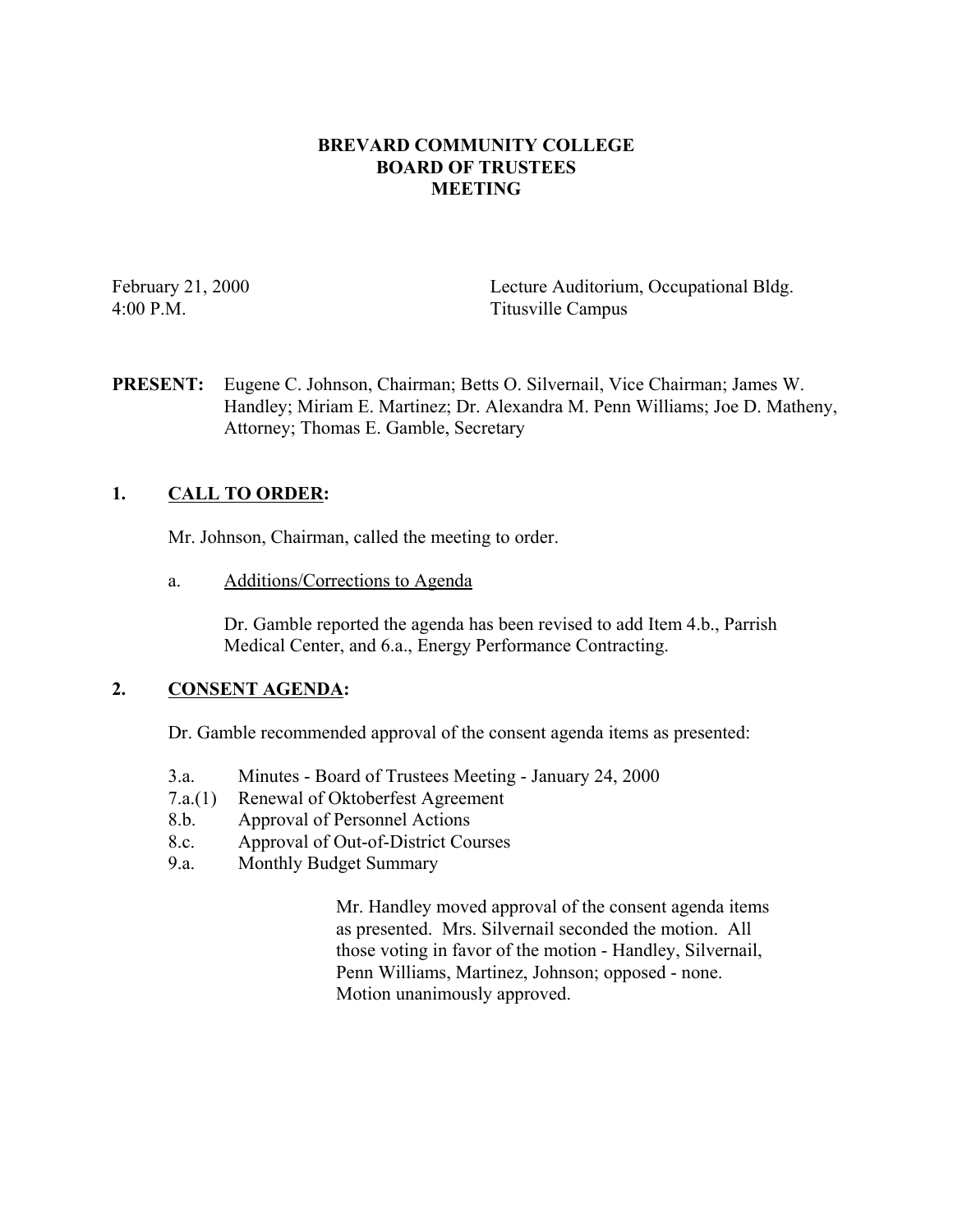**Board of Trustees Meeting February 21, 2000 Page -2-**

### **3. APPROVAL OF THE OFFICIAL MINUTES OF PREVIOUS MEETING:**

#### a. Minutes - Board of Trustees Meeting - January 24, 2000

Approved as part of consent agenda items.

### **4. COMMUNICATIONS:**

a. Report on Titusville Incubator - Dr. Koller/Mr. Rainey

Dr. Al Koller, Titusville Campus President, introduced Mr. Tom Rainey, Director of the Florida/NASA Business Incubator Center on the Titusville Campus. Mr. Rainey reported as of this date, the incubator center located on the Titusville Campus is 100% occupied. Since opening in 1996, the incubator has been host to twenty-one companies in Titusville and more than 64 high technology jobs have been created. NASA has been pleased with the program and another \$900,000 has been raised for further expansion of the NASA Incubator Program in Brevard County. Mr. Rainey distributed the TRDA annual report which lists incubators around the state modeled after the Titusville Florida/NASA Business Incubator Center. Recently incubator centers were launched in Panama City, Stuart, Jacksonville, Sanford, Tallahassee and Orlando. NASA commissioned a study three years ago in the State of Florida on business incubators and found there were five incubators in operation, including the Titusville center. Today there are seventeen incubators in operation around the state and an additional ten are under development.

Mr. Rainey reported he recently returned from Tallahassee after a meeting with the state pension fund director to discuss the possibility of taking out \$100 million and developing a high technology venture capital fund. In addition, the Governor is interested in promoting incentives for business incubator development in the state. Mr. Rainey reported on a task force with Governor Bush created to determine how to create the right environment in Florida to lure private venture capital funds who would incubate companies.

### b. Parrish Medical Center - Mr. Jones

 Mr. Harry Jones, general counsel, Parrish Medical Center provided a brief update on the progress of the Parrish Medical Center construction. He reported clearing has begun for the new site and he presented photographs of the work were distributed for the Board's review. A new road with a light at U.S. #1 will be constructed which will run east and west and parallel to the existing dirt road and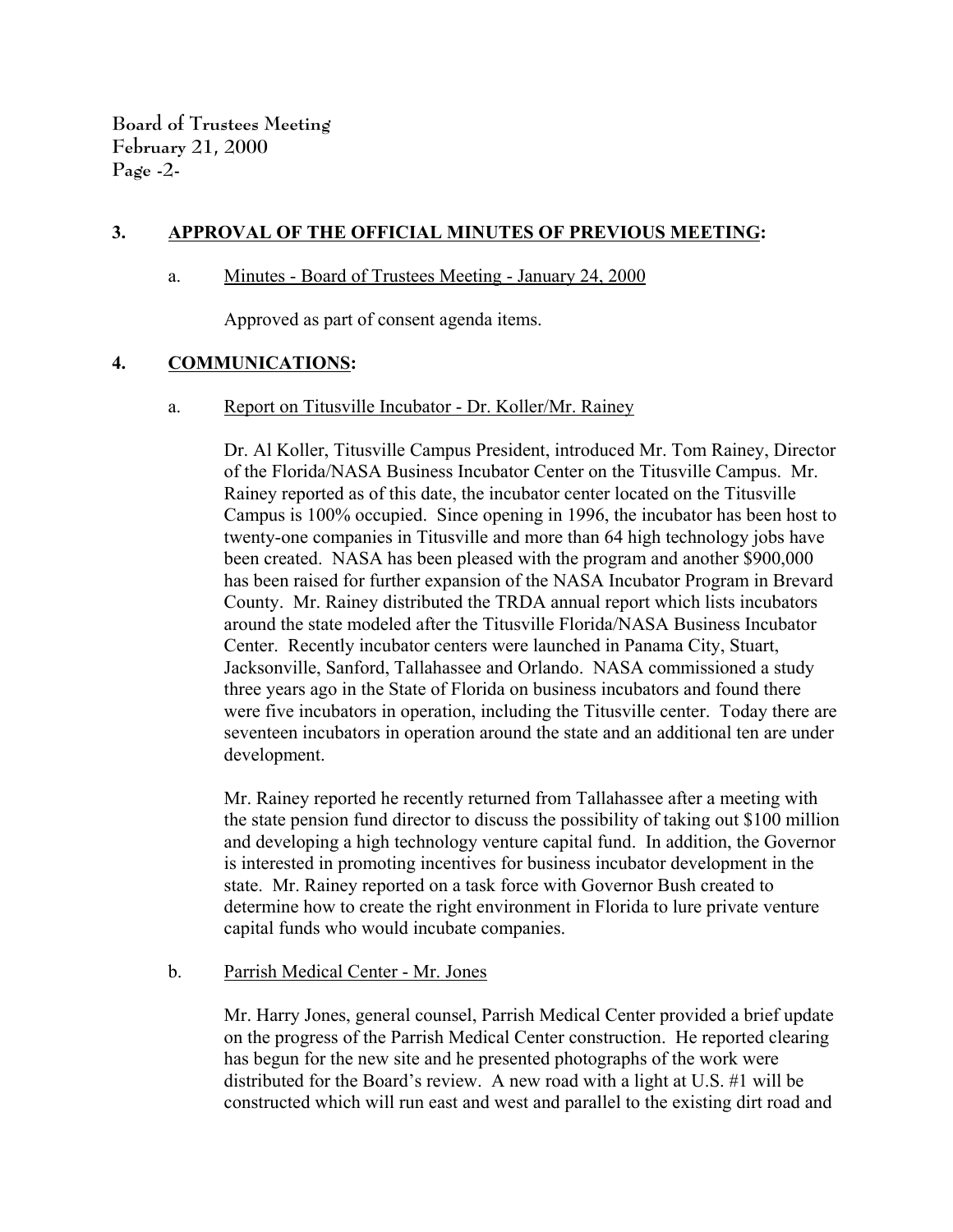**Board of Trustees Meeting February 21, 2000 Page -3-**

> provide college access into the south parking lot. Secondary access will be provided for the hospital into the intended emergency room area and parking. If the hospital is permitted to construct this road, it will provide a divide five acres of college property. The hospital would like to either acquire or exchange the property as agreed upon by both agencies in order to construct this road. A preliminary appraisal has been performed and the engineers and staffs have discussed the benefit of the road. Mr. Jones asked for direction to allow the hospital and college staffs to work on this project with a recommendation to be presented to both the college board and hospital board in April for approval. Dr. Gamble reported the college administration has taken the position that Dr. Koller and the Board attorney, Mr. Matheny, should proceed to work with the Parrish Medical Center team to develop the plans. It was the Board's consensus to continue to proceed in this direction with the final details to be brought back to the Board for approval.

### **5. CITIZEN'S PRESENTATION:**

#### a. U.S. Army Ground Forces Band - Dr. Koller

Dr. Koller reported the Titusville Campus hosted the U.S. Army Ground Forces Band last week. He presented a plaque to Mr. Johnson from the U.S. Army Ground Forces Band with grateful appreciation for assisting with their tour.

### **6. CONSTRUCTION & DEVELOPMENT:**

#### a. Energy Performance Contracting - Mr. Little (Addendum)

Mr. Al Little, Vice President of Business/Finance, reported approval is being requested from the Board for the college to work with Florida Power and Light as a result of the energy savings process. Energy Performance Contracts are specifically allowed in Florida Statutes 235.215. The college plans to contract with FP&L to complete a comprehensive energy audit for BCC. This will inventory all energy and mechanical resources at the college and will identify potential projects to be included in an energy performance based contract. The projects would then come to the Board of Trustees for approval and would be financed through savings derived from the projects themselves. FP&L will guarantee a dollar level of savings for each project and in doing so will actually pay the college if this level of savings is not experienced as a minimum. Five companies responded to the request for qualifications and the review committee interviewed three of the companies.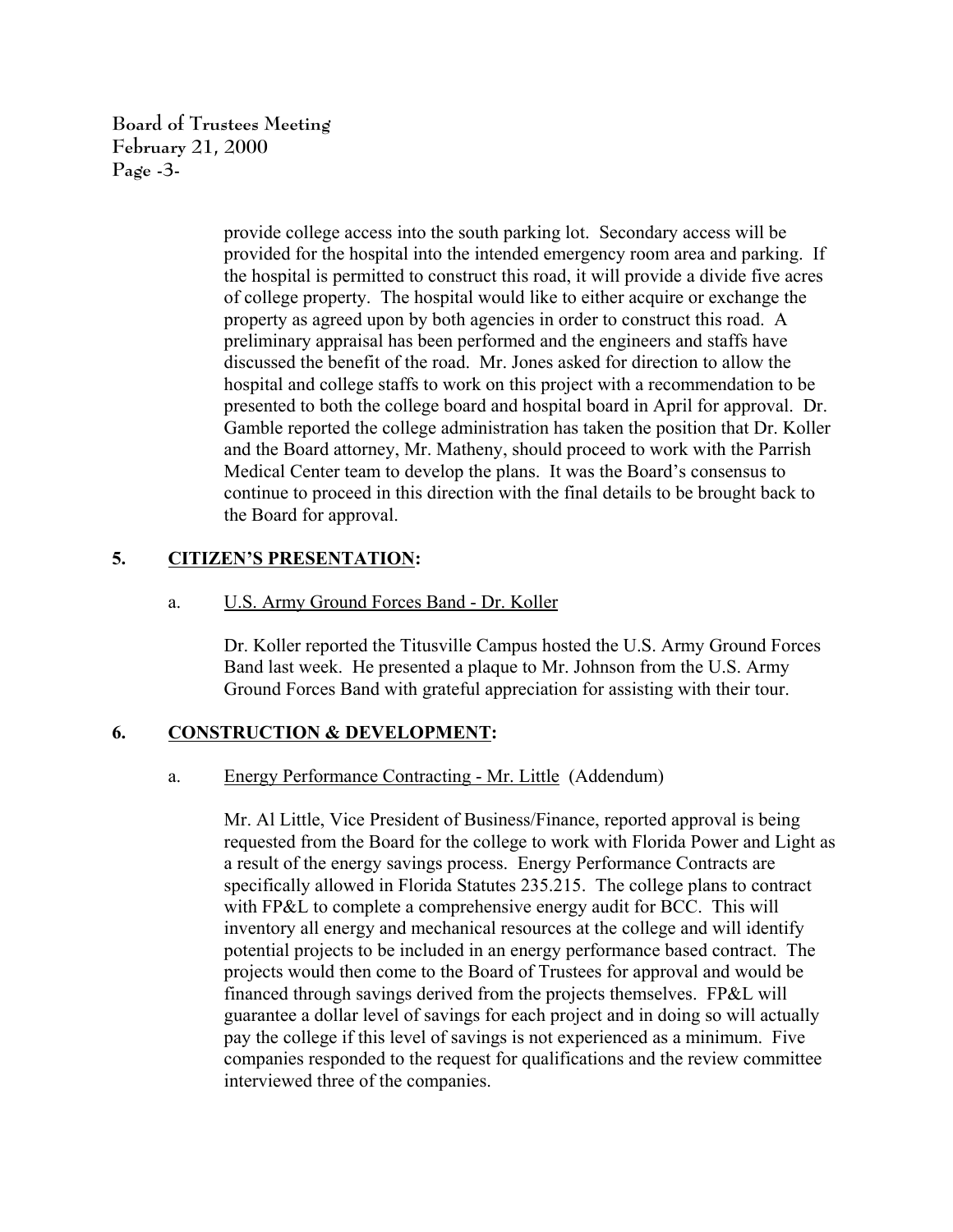**Board of Trustees Meeting February 21, 2000 Page -4-**

> Dr. Penn Williams was present for two of the interviews. After the interviews were conducted, the review committee ranked FP&L as the top respondent. Based on this process, it is the recommendation of the review committee to recommend FP&L as the identified Energy Service

Company and authorize the administration to negotiate a contract for an energy survey at the college. If the Board approves the recommended projects from the survey, FP&L would also perform the projects. Dr. Gamble recommended approval to proceed with FP&L as the college's Energy Service Company to perform the energy audit.

> Dr. Penn Williams moved approval to proceed with the energy plan with FP&L. Mrs. Silvernail seconded the motion. All those voting in favor of the motion - Penn Williams, Silvernail, Handley, Martinez, Johnson; opposed - none. Motion unanimously approved.

# **7. OLD BUSINESS:**

# a. Report on Pending Legal Actions - Mr. Matheny (Addendum)

Mr. Matheny reported since his legal summary was prepared, all of the claims Mrs. Moore had against the college have been negotiated away, therefore, it would be appropriate for the Board of Trustees to approve the settlement. It is a good settlement and the college would be potentially giving up some attorney's fees that could be claimed due to the college succeeding in the lawsuit, however, those costs were borne by the insurance carrier. Mr. Matheny recommended approval of the settlement whereby neither party takes from the other its complete release of both parties and the case is essentially dropped.

> Mrs. Martinez moved approval of the settlement whereby the case has been essentially dropped with Mrs. Moore. Dr. Penn Williams seconded the motion. All those voting in favor of the motion - Martinez, Penn Williams, Handley, Silvernail, Johnson; opposed - none. Motion unanimously approved.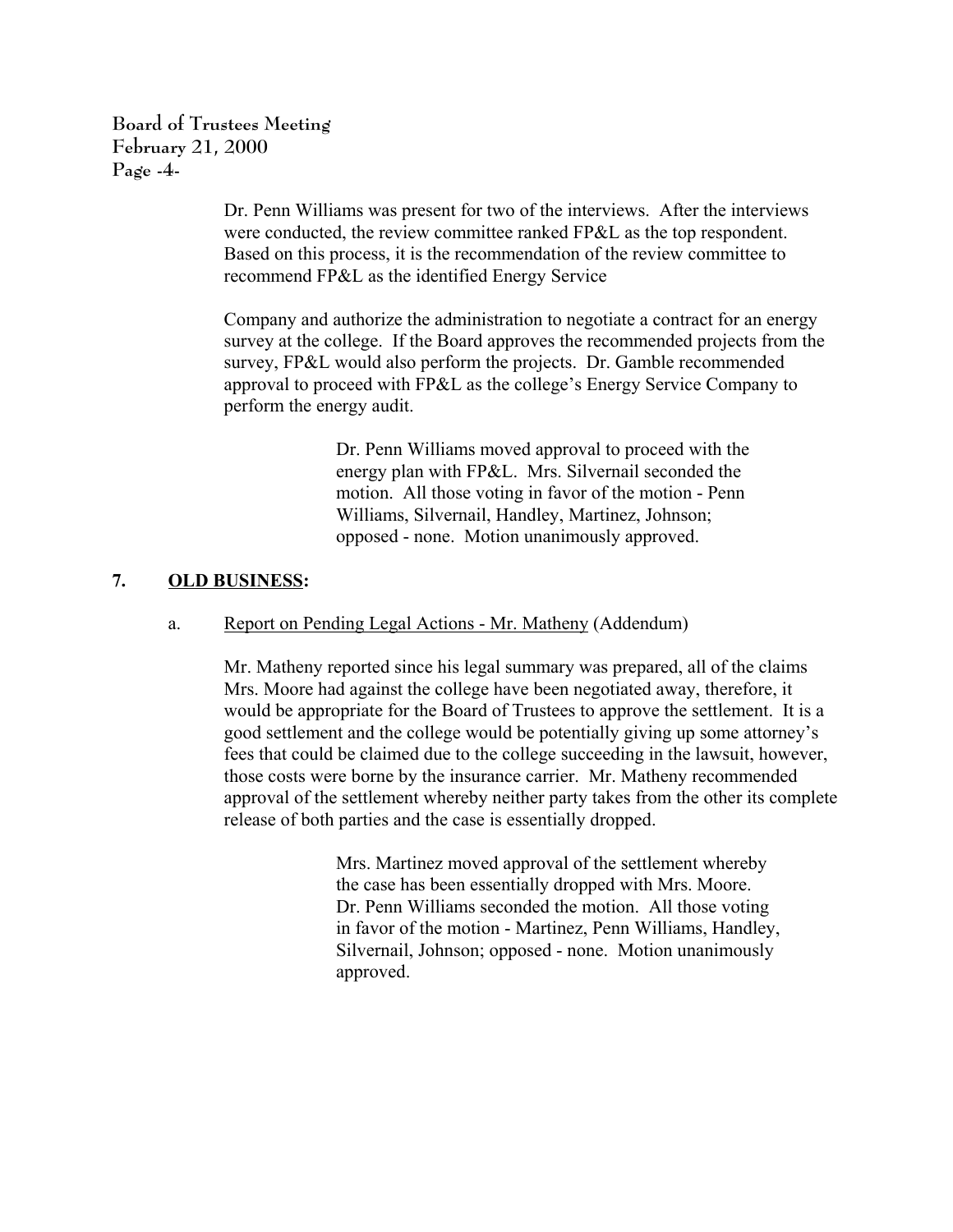**Board of Trustees Meeting February 21, 2000 Page -5-**

(1) Renewal of Oktoberfest Agreement

Approved as part of the consent agenda items.

### b. Approval of Collective Bargaining Agreement with UFF-BCC - Mr. Lawton (Addendum)

Mr. Robert Lawton, Associate Vice President of Human Resources, requested that Glenn Forester, President of the UFF-BCC, provide the results of the recent ratification vote of the faculty union. Mr. Forester addressed the Board of Trustees and reported the votes were counted for the 1999-2000 UFF-BCC agreement and out of a 53% return, 73% voted yes and 21% voted no. Six votes were disqualified as they were not submitted in the required manner.

Mr. Lawton reported the Personnel Actions contain faculty member reappointments retroactive to the first of the academic year and the checks should be ready by the end of April. Dr. Purga recommended approval of the UFF-BCC agreement on behalf of the bargaining team. Dr. Gamble recommended approval of the agreement.

> Mrs. Silvernail moved approval of the UFF-BCC agreement. Mrs. Martinez seconded the motion. All those voting in favor of the motion - Silvernail, Martinez, Handley, Penn Williams, Johnson; opposed - none. Motion unanimously approved.

 c. Approval of FERF Agreement with Tsamoutales Limited, Inc. - Mr. Stuhlmiller (Addendum)

Mr. Robert Stuhlmiller, Chair of the Florida Education and Research Foundation (FERF), reported when he was asked to serve on the FERF committee, the charge was to develop a solution to a real estate problem due to past leadership. He indicated he has been a licensed real estate broker involved in the leasing and development of industrial office property in Brevard County for approximately fifteen years. Mr. Stuhlmiller reported the real estate problem FERF was charged with was to dispose of twenty acres of land and the Brevard Labs, thereby, eliminating an annual \$750,000 debt payment the college is currently making for an approximate \$8 million bond issue. The committee reviewed several solutions including selling the remaining property, however, the bond debt is valued more than the property as the debt was for not only the land and the building, but for equipment and fixtures inside the building.

Mr. Stuhlmiller reported if the property was sold at current market value, they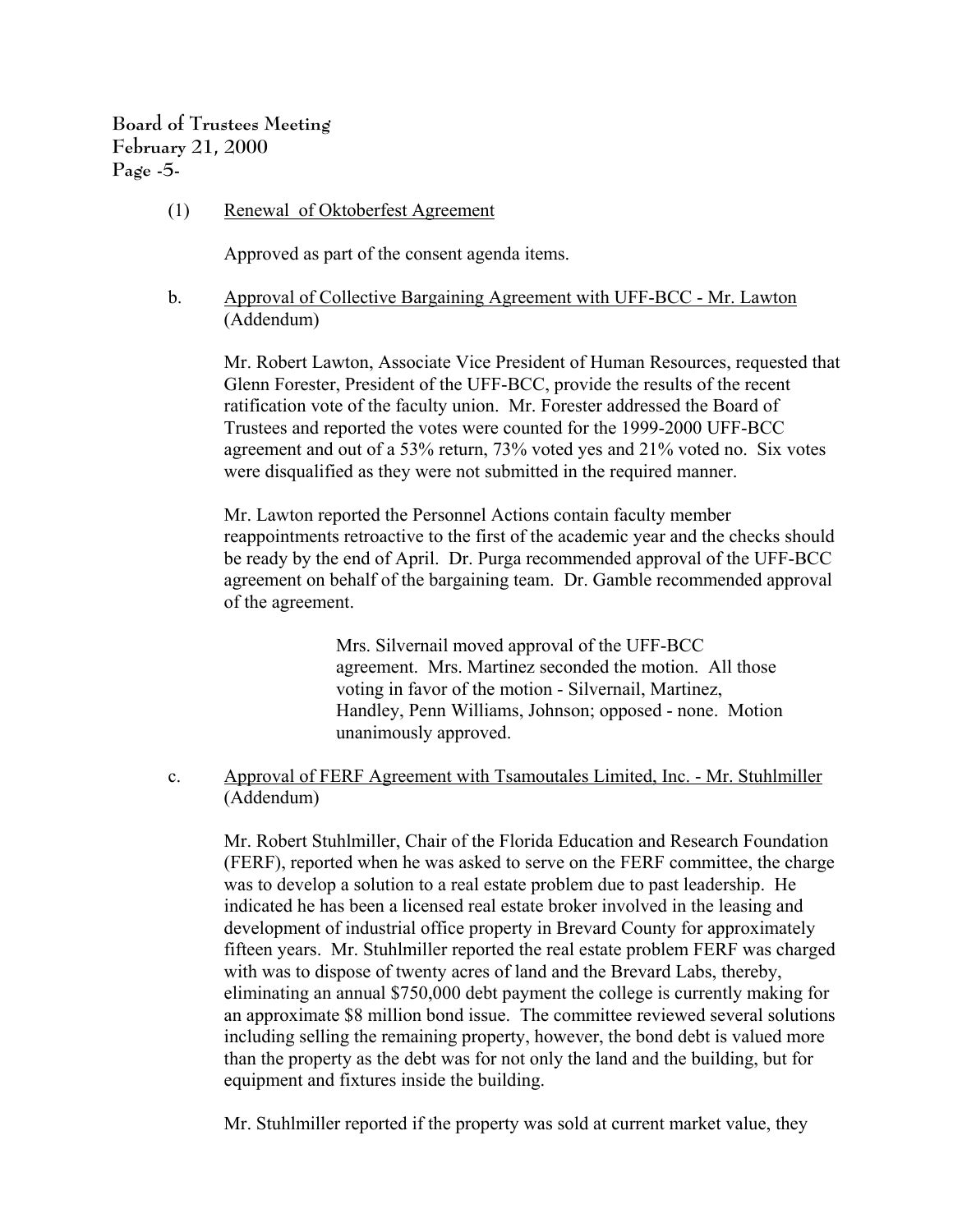**Board of Trustees Meeting February 21, 2000 Page -6-**

> would be left with an approximate \$2-\$3 million loss and this would not be a practical solution. The second solution discussed by the Board of Trustees at a prior meeting was to discontinue payments on the bond debt as the college has no personal liability on the loan. This would create some negative publicity, however is a possible solution. The third solution is a combination approach of hiring a consultant who has the expertise to 1) work with the current tenant on a potential purchase, 2) work with the bond holder on a potential discount, and 3) work with the state university system on creating a research system on the site since research is one of the mandates of the state university system. Mr. Stuhlmiller discussed the current proposal with Tsamoutales Limited and reported Mr. Frank Tsamoutales had made a presentation to a group which included Dr. Gamble, Dr. Purga, Gary Nungesser, and Mr. Matheny. He stated the FERF Board and Mr. Nungesser, the chairman of the Brevard Labs Board, have reviewed and discussed the agreement at length. Mr. Matheny has provided a background check of the company.

> Dr. Penn Williams reviewed conditions Mr. Matheny had provided in a letter which the Board received and asked the status of the items requested. Mr. Matheny provided a status report and stated the state was contacted regarding reinstatement of the corporation and this has been done. The broker's license is in progress at this time. Mr. Matheny reported the agreement would be between FERF and Tsamoutales Limited and the Board and the college are not parties to the agreement nor responsible under the agreement. Mr. Stuhlmiller reported the contingencies will be fulfilled before the contract is implemented. Mr. Stuhlmiller, representing FERF, recommended approval of the proposal with Tsamoutales Limited.

> > Mr. Handley moved approval of the FERF recommendation based on a contract being negotiated with Tsamoutales Limited and satisfying the contingencies. Mrs. Silvernail seconded the motion.

Dr. Penn Williams called for discussion and reported she had prepared a packet for the Board members. The college has been dealing with the possibility of a contract with Tsamoutales Limited for several months; however, there has been no workshop or anything which has come to the Board other than what was in the Board meeting packet so there has been little opportunity for review. She summarized her objections and reviewed the documents with the Board of Trustees.

Mr. Handley stated it was important to have a professional with Mr. Tsamoutales'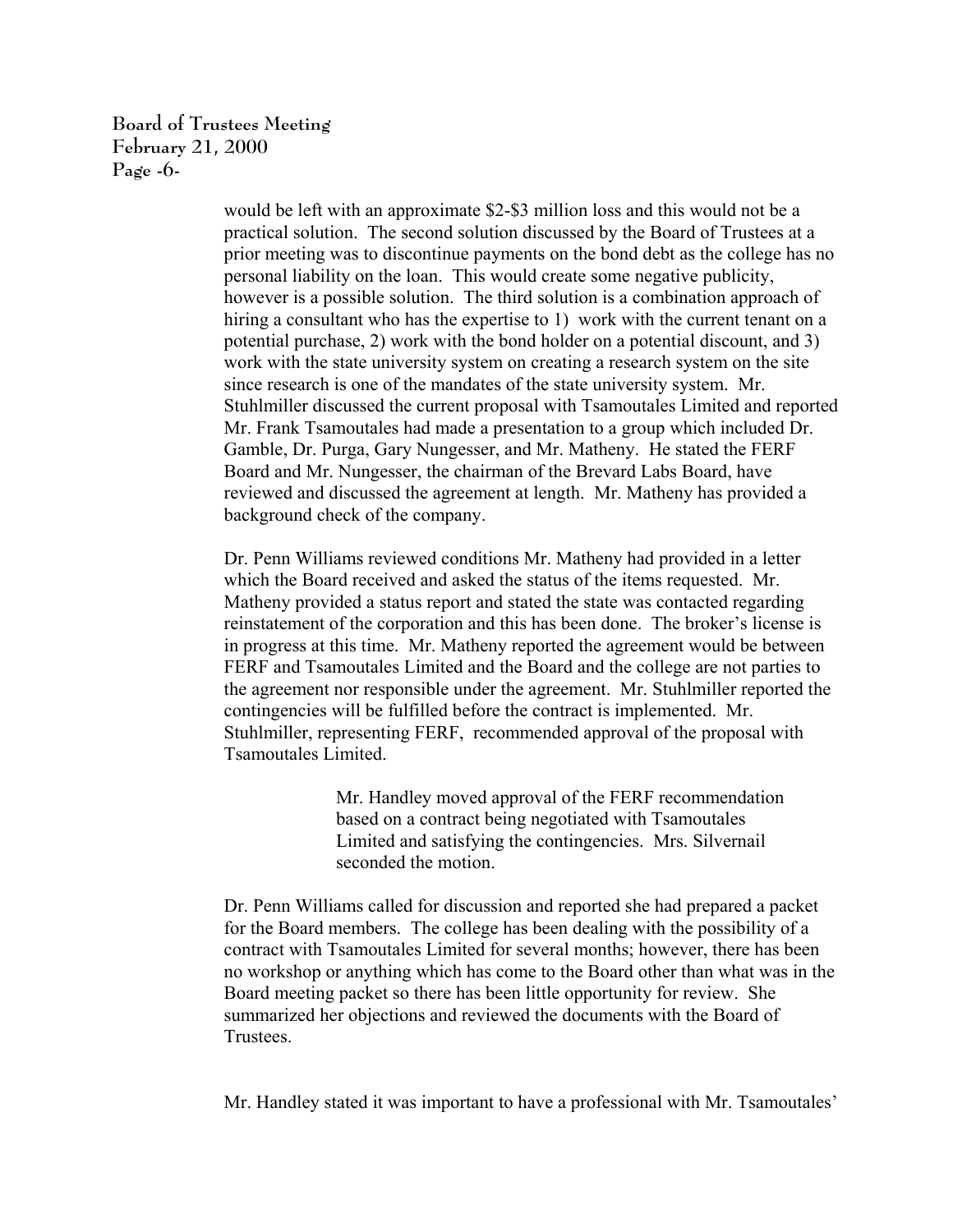**Board of Trustees Meeting February 21, 2000 Page -7-**

> experience to market the property. Mr. Stuhlmiller addressed Dr. Penn Williams' concerns pertaining to the proposal with Tsamoutales, Inc. Mrs. Martinez indicated she serves on the FERF Board representing the Board of Trustees and asked many in-depth questions regarding the proposed agreement with Tsamoutales Limited. She felt in order to make the bond payment, the full value of the property needs to be realized and felt a professional is required to make such a sale. Mr. Handley reported he chaired a committee to market the land and members of the committee were approached to make contacts.

Several members recommended Tsamoutales Limited, Inc. after looking throughout the community and statewide for a professional and the committee agreed to approach Tsamoutales Limited, Inc. for consulting services related to divestiture of the Brevard Teaching & Research Labs and related property under the bond issue and removal of the continuing bond payment obligation. Mr. Matheny reported the Board's approval is given under the conditions that the college is not responsible to the contractor under this agreement and the agreement is between FERF and Tsamoutales Limited.

> Mr. Handley called the question. All those voting in favor of the motion to close debate - Handley, Silvernail, Martinez, Johnson; opposed - Penn Williams. Motion approved 4-1. All those voting in favor of the motion on the floor - Handley, Silvernail, Martinez, Johnson; opposed - Penn Williams. Motion approved 4-1.

# **8. NEW BUSINESS**:

- a. Purchasing Actions Mr. Little (Addendum)
- (1) #99-00-11 Annual Banner Software Maintenance

Mr. Al Little, Vice President of Business/Finance, reported the annual Banner software maintenance is a contract the college has with SCT Education Systems for improvements in the baseline Banner administration software. Dr. Gamble recommended approval of the award of the sole source contract to SCT Education Systems in the amount of \$124,579.00.

> Mrs. Martinez moved approval of the award of sole source bid with SCT Education Systems. Mr. Handley seconded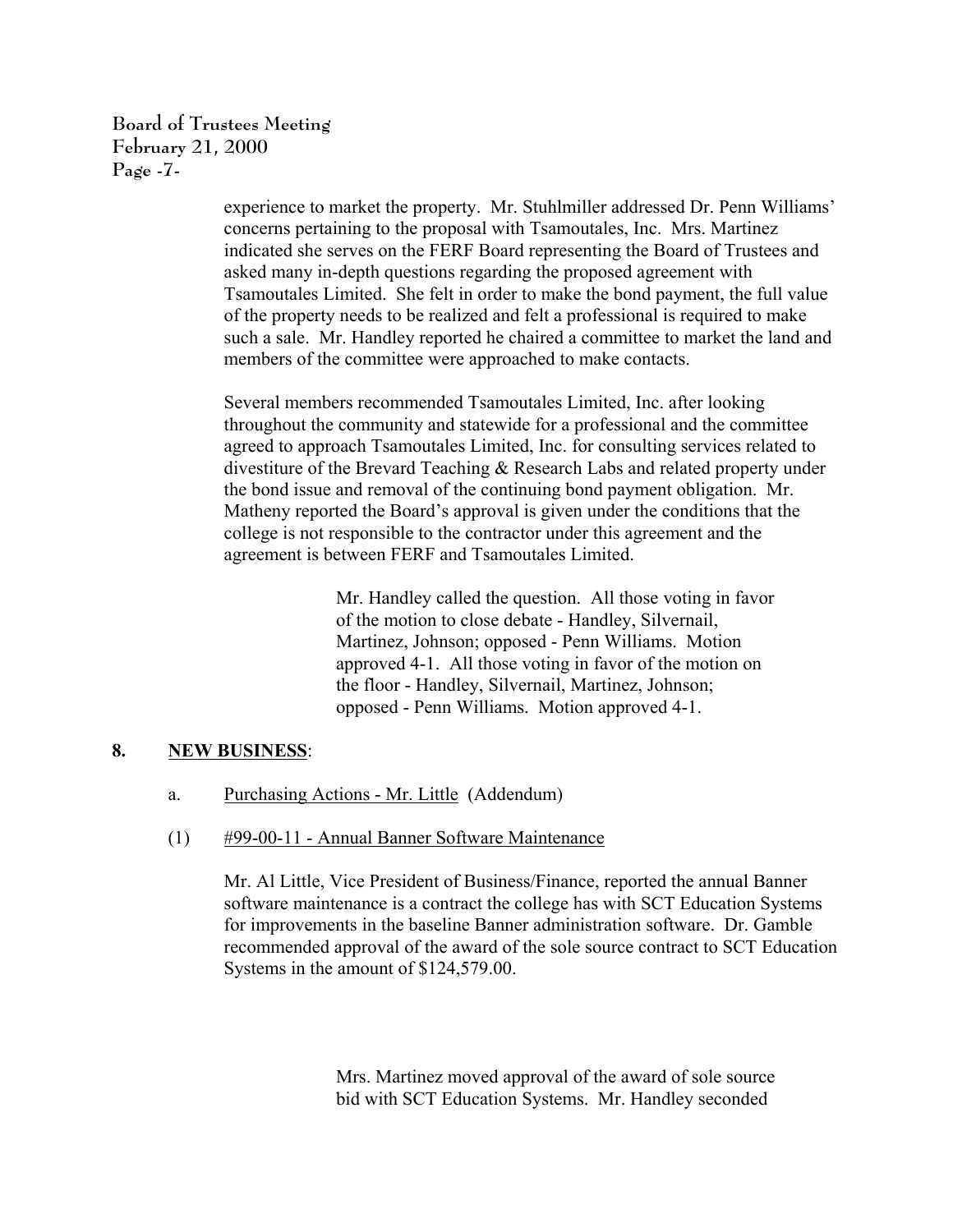**Board of Trustees Meeting February 21, 2000 Page -8-**

> the motion. All those voting in favor of the motion - Silvernail, Handley, Martinez, Penn Williams, Johnson; opposed - none. Motion unanimously approved.

### (2) #99-00-12 - Banner Implementation Consulting Support

Mr. Little reported on the sole source contract with SCT Software and Resource Management Corporation to provide consulting and training for the Banner Student and Financial Aid modules. Dr. Gamble recommended approval of the award of the sole source bid with SCT Software and Resource Management Corporation in the amount of \$49,500.00.

> Mrs. Martinez moved approval of the award of sole source bid with SCT Software and Resource Management Corporation. Mrs. Silvernail seconded the motion. All those voting in favor of the motion - Martinez, Silvernail, Handley, Penn Williams, Johnson; opposed - none. Motion unanimously approved.

#### (3) #99-00-Constr. 1 - Installation of Chiller - Titusville Campus

Mr. Little reported the college has been working on a project to upgrade the air conditioning plant at the Titusville Campus by constructing a new chiller plant which will provide a redundant source of chilled water allowing better environmental controls within the four campus buildings. Previously the Board approved the purchase of the equipment. The approval presently being requested is for the actual construction work for installation of the equipment. Dr. Gamble recommended approval of the award of low bid to Enthalpy Engineering Corporation for installation of the chiller equipment on the Titusville Campus in the amount of \$649,980.00.

> Mrs. Silvernail moved approval of the award of low bid to Enthalpy Engineering Corporation. Mrs. Martinez seconded the motion. All those voting in favor of the motion - Silvernail, Martinez, Handley, Penn Williams, Johnson; opposed - none. Motion unanimously approved.

### b. Personnel Actions - Mr. Lawton (Addendum)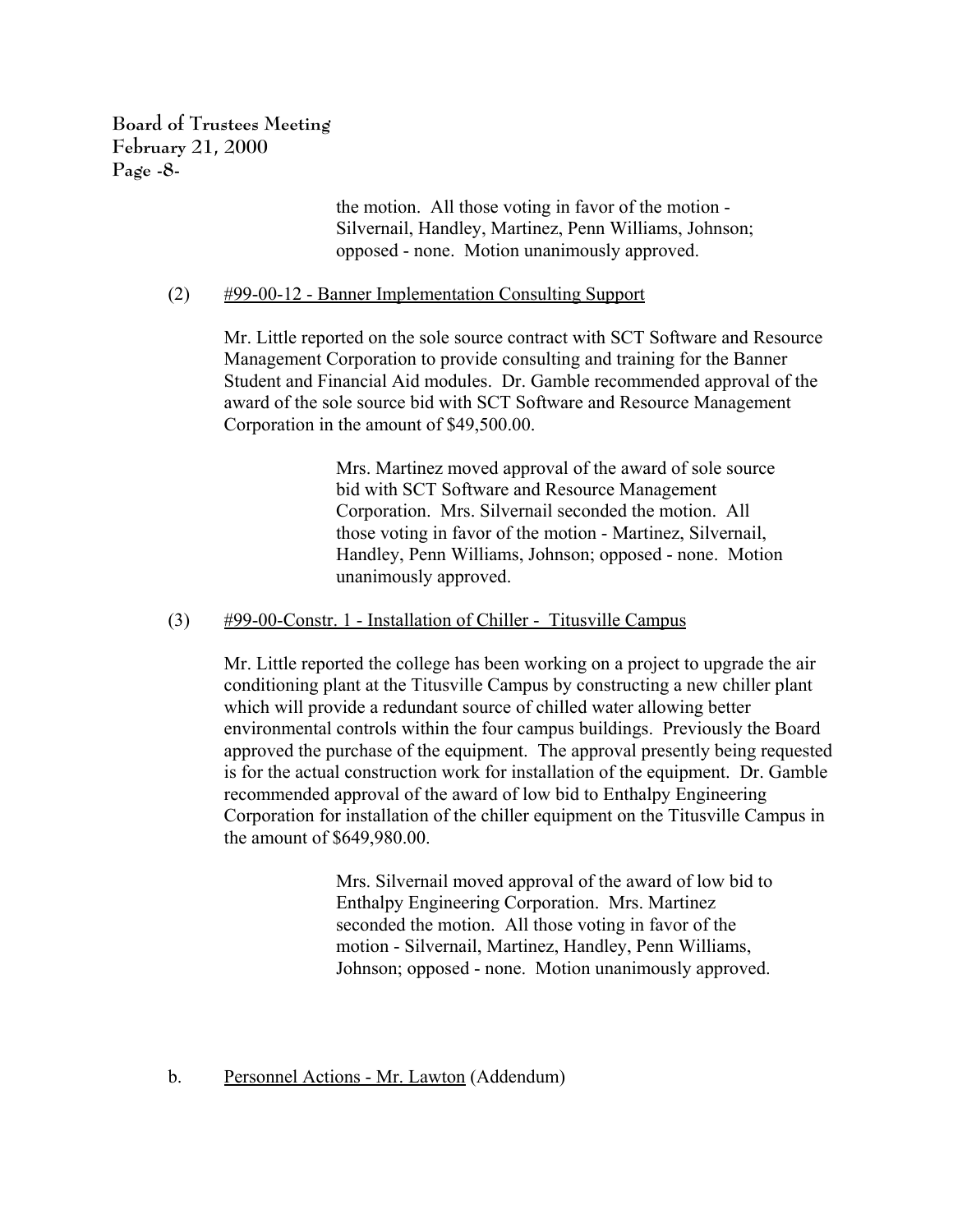**Board of Trustees Meeting February 21, 2000 Page -9-**

Approved as part of consent agenda items.

c. Approval of Out-of-District Courses - Dr. Smith (Addendum)

Approved as part of consent agenda items.

d. Revision to Policy 201.03 - Competitive Bidding -  $1<sup>st</sup>$  Reading (Addendum)

Dr. Gamble reported this is the first reading of revision to Policy 201.03, "Competitive Bidding." Mr. Little explained the revision to the Board which is a change in the college's purchasing area. Last year the statutes were revised to allow colleges more flexibility in awarding bids. Specifically, the statutes now allow the Board to designate authority for awarding bids up to \$250,000 to the college president.

The college bid requirements remain the same and all items in excess of \$25,000 will continue to be bid. Mr. Little reported the policy revision addresses timing concerns and currently if the timing of the Board does not fall into a one-week window, the purchase of an item must be postponed until the following month, or the process must be rushed to meet the deadline. If the Board approves the policy, the district president of the college would be able to authorize the award of a bid up to \$250,000. This will enable the college to respond in a more efficient manner to the needs of the community.

Additionally, the Board is being requested to reinstate bid exclusions allowed by statute. Prior to the arrival of the current administration, the Board voted to require bids for informational technology items, as well as management consultants. Mr. Little reported the college is asking that the exclusions be reinstated. Dr. Gamble reported the administration believes these exclusions are in line with state statute and it is important not to handicap BCC in comparison to other institutions throughout the state by further restricting these kind of activities. Built into the policy is the expectation that many of these items will come to the Board for approval at some point. The policy will be presented at the regular March meeting for approval.

### **9. FINANCIAL ACTIONS:**

a. Monthly Budget Summary (Addendum)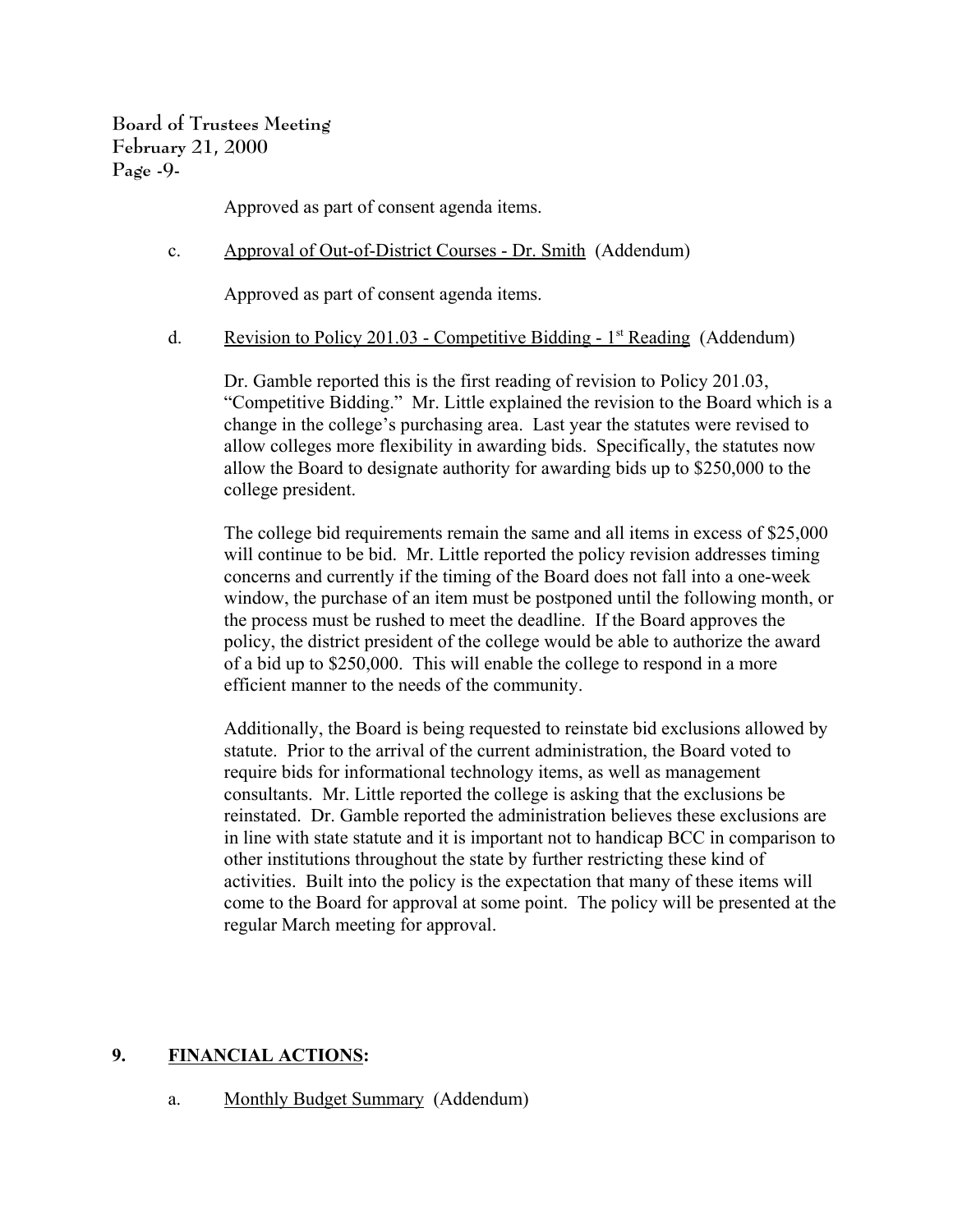**Board of Trustees Meeting February 21, 2000 Page -10-**

> Dr. Gamble requested Mr. Little provide a brief review of the handouts and the format of the monthly budget summary directly related to a suggestion from the Board of Trustees that they would like to see some comparisons of the prior year's budget. The new format provides the Board a better sense of where the college compares to last year at this same time. Mr. Little reported the college has gone from a one-page document to a two-page document with the first page being unrestricted funds and the second page being restricted funds. Approved as part of consent agenda items.

b. Overview - State Audit of General Purpose Financial Statements (Report #13592) and Audit of Financial Statements (Report #13567) - Mr. Little (Addendum)

Mr. Little reported on the State Audit of General Purpose Financial Statements and Audit of Financial Statements for the fiscal year ended June 30, 1999. Each year the college's financial statements are thoroughly reviewed by the state auditors. The auditors have provided an unqualified opinion on the financial statements with no material adjustments and no audit findings which is a reflection of the fine work being done by Mr. Cherry and his staff.

# **10. REPORT OF THE DISTRICT PRESIDENT:**

### a. Strategic Plan - Town Hall Meetings

Dr. Gamble reported this evening the college will begin a process of holding town hall meetings across the district to discuss the preliminary three-year strategic plan for the college. He encouraged Board members to sign up to attend at least one of the town meetings in which the public is invited to attend and provide comments on the direction of the college.

The development of the strategic plan in its present stage has involved faculty, staff, and students and he felt the college may want to expand on the process considerably. Dr. Gamble reported the public may not take the opportunity to provide their input at this point, however, as time goes on it is hoped that more of the public will provide comments and suggest directions.

### b. Legislative Representation

Dr. Gamble reported the rest of the week he has been assigned a time frame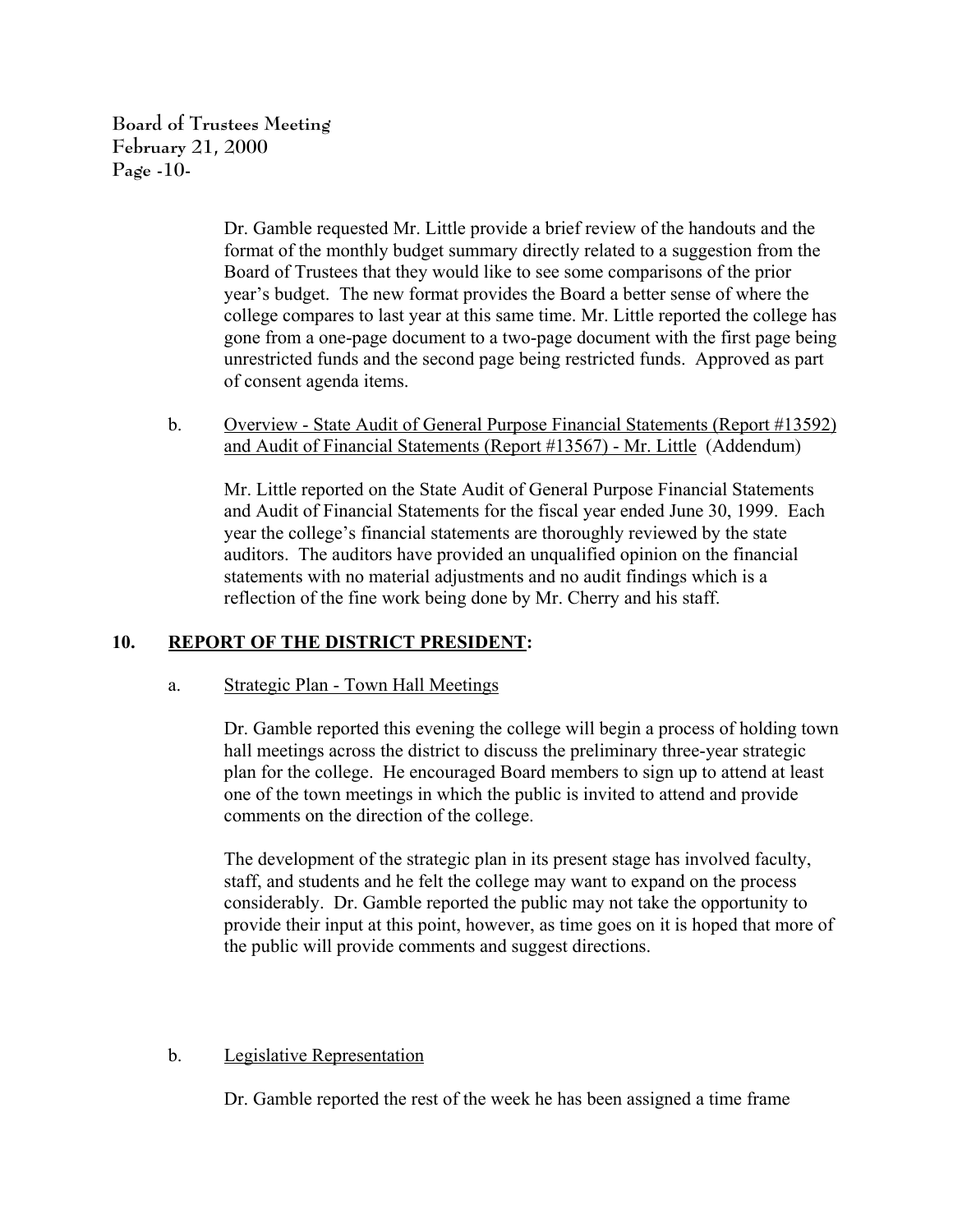# **Board of Trustees Meeting February 21, 2000 Page -11-**

from the Florida Council of Presidents to spend time in Tallahassee on any legislative issues. He is authorized under the statutes to lobby on behalf of the college and will be working with the Florida Association of Community Colleges, as well as the Board of Community Colleges to bring issues before the various legislative committees reviewing the budget and components of process.

### c. Evaluation Workshop

Mr. Johnson, Chair, discussed having a workshop for the District President. It was the Board's consensus to conduct an evaluation workshop prior to the regular Board meeting in March at 2:00 p.m. Mr. Johnson asked the Board to send suggested goals for the District President for inclusion in his evaluation to Mrs. Sherry Osborne.

### d. Budget Workshop

Dr. Gamble reported the budget workshop function is so that the Board can instruct the administration in terms of content and format of the budget that will come to the Board for approval in May or June.

### e. Full-Time College Lobbyist

Dr. Penn Williams suggested that the Board think about hiring a full-time lobbyist. Dr. Gamble supported this action in line with action being taken relative to statewide governance if funds can be located. If the system goes to a "super board" which currently seems to be the organization of choice, the college can anticipate not only the opportunity, but the necessity to have a much more clear presence in Tallahassee on a more regular basis.

# **11. ADJOURNMENT**:

There being no further business to come before the Board, the meeting adjourned at 5:40 p.m.